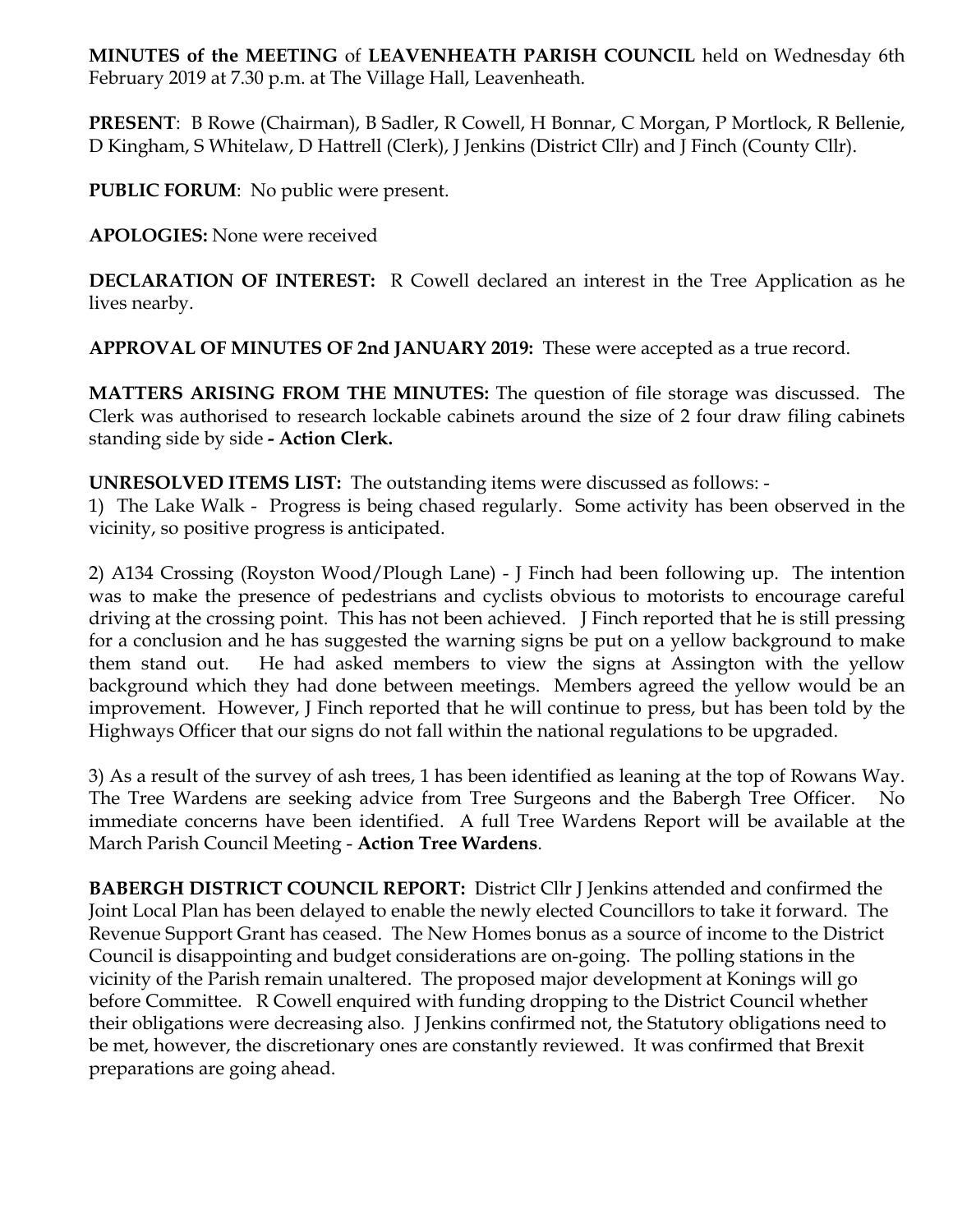**POLICE REPORT**: There was no report, however, P Mortlock had provided a link showing our crime figures that can be accessed from our website. He reported on the crimes during December 2018 which are showing on the site which include 4 local reports.

**SUFFOLK COUNTY COUNCIL REPORT:** County Cllr James Finch attended and reported that demand is growing for specialist education placements in Suffolk and recommendations are made for 3 new schools and 36 units attached to mainstream schools. Funding is being sought. Suffolk Highways has invested in new technology for repairing road surfaces which is proving successful. Suffolk Trading Standards continue to give out No Cold Calling Stickers which make it an offence for traders to ignore. Grants have been issued to Norfolk and Suffolk businesses to make them more energy efficient. Finally J Finch reminded about the drop in Foster Care sessions arranged in the vicinity. The Chairman thanked J Finch for following up the bus parking complaint. Following questioning, J Finch agreed to review the data in respect of Stoke Road accidents in view of further calls to reduce the speed limit. It was confirmed that Brexit preparations are going ahead.

**CORRESPONDENCE:** On-going correspondence was discussed and all agreed the new Council should meet for the first time on 15th May following the elections. Scope are looking for further textile recycling locations, however, the Parish Council could not think of any suitable positions within the Village at this stage. The Village Hall are asking for more visits to empty the bottlebanks. Members thanked D Kingham for offering to clear around the Old Road noticeboard.

**NEIGHBOURHOOD PLANNING/ HOUSING NEEDS SURVEY:** The Chairman thanked all concerned for the preparations for the Neighbourhood Planning Meeting. The order of the speakers was agreed. D Kingham will produce a form for the event and all agreed to attend at 7.00 p.m. to help set up.

**HIGHWAYS**: The 40 mph sign on the A134 beyond Plough Lane in the Sudbury direction is missing and it was agreed to report - **Action Clerk.** 

**FINANCE:** The bank balances as at 6th February 2019 were **£33108.15** in the Community Account, **£15423.22** in the Reserve Account making a total of **£48531.37.**

The Clerk explained the amount we are holding for CIL and the requirement to account for the expenditure. R Bellenie agreed to carry out some further research on the criteria - **Action R Bellenie.** A Neighbourhood Plan/Housing Needs Survey may be an appropriate use of the funds.

## **The following were authorised for payment: -**

| Funds Transfer | 409.04 | D K Hattrell                          | Clerk's Salary            |
|----------------|--------|---------------------------------------|---------------------------|
| Funds Transfer | 97.40  | Inland Revenue Only                   | <b>Clerk's Deductions</b> |
| Funds Transfer | 163.96 | <b>SCC Pension ACC</b>                | Clerk's Pension           |
| Funds Transfer | 56.00  | Spingold Design & Print Leaflets (NP) |                           |

## **Total £726.40**

**REPORTS FROM ORGANISATIONS AND REPRESENTATIVES :** Reports were given from the Village Green, Village Hall, Footpath Warden and Community Woodland. The Village Hall Car Park is to be re-stoned shortly and they are celebrating 10 years of the digital cinema. Benches had been received for the Village Green and fitting was being arranged. Some trees were cut back by a neighbouring resident to Rowley Wood which led to a discussion.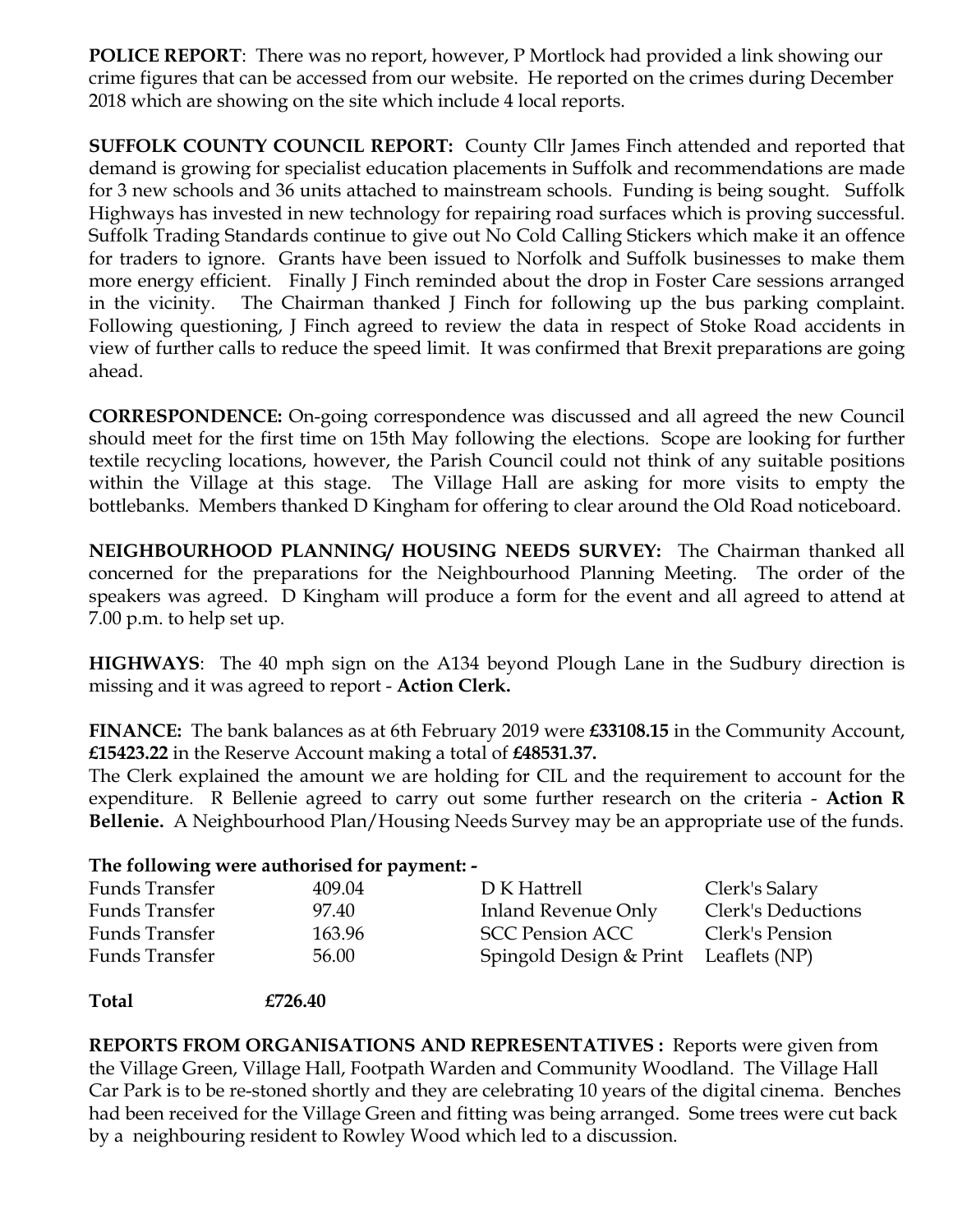**IDEAS TO IMPROVE THE VILLAGE**: Nothing was raised.

**REPORTS AND QUESTIONS FROM CHAIRMAN AND MEMBERS**: R Bellenie had emailed about the dog bins and was chasing for a response. There was damage to a private front garden in the vicinity of the Village Hall and the resident was encouraged to make a report of the incident.

The meeting closed at **8.55 p.m**.

**Planning Meeting on 6th February 2019**